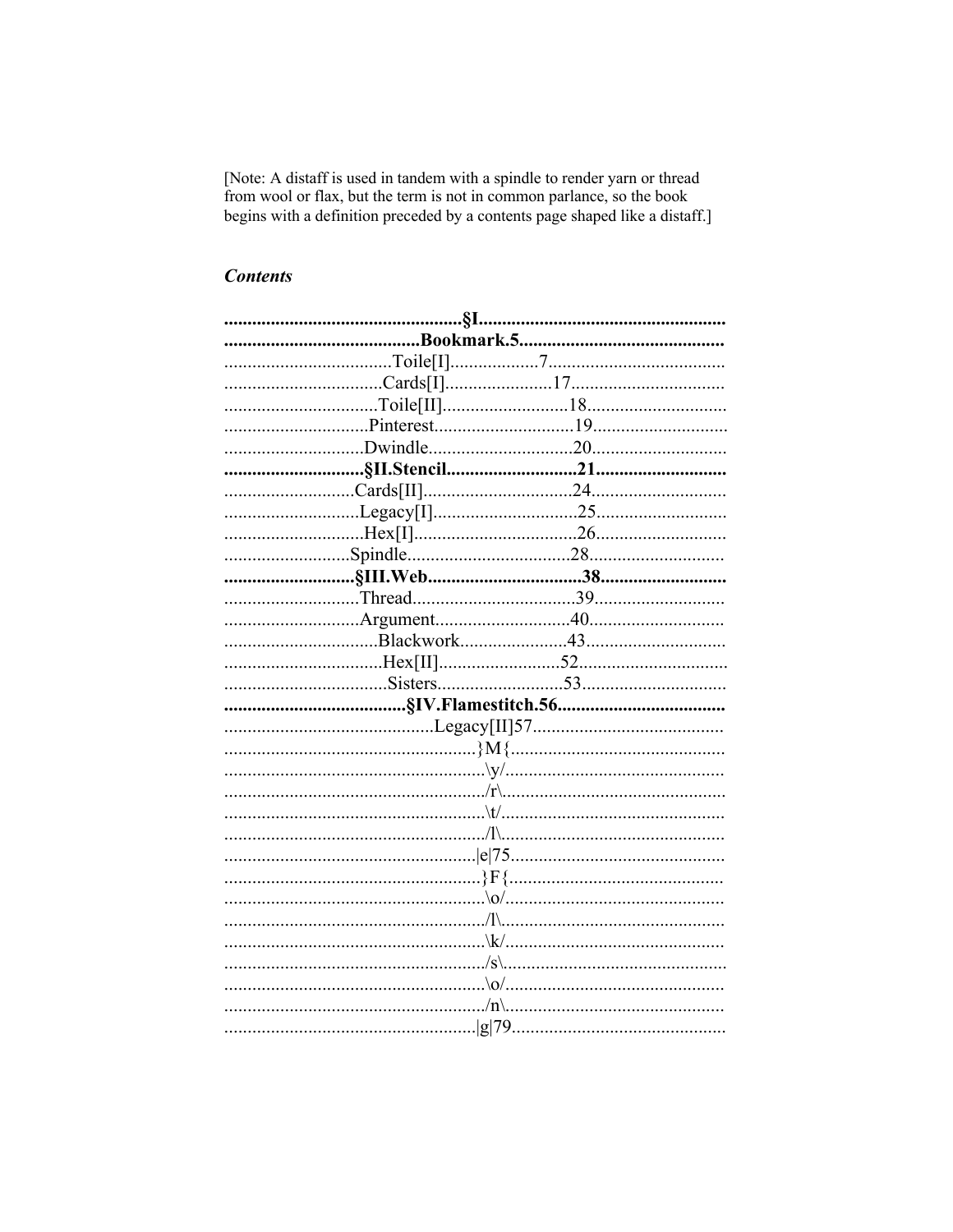## **Toile [I]**

*All brought their distaffs, flax, spindles, standards, happles, and all the agoubilles useful in their art. — Les Évangiles des quenouilles* [Gospels of the Distaffs] Anonymous, fifteenth century

#### Panel A

My mother couldn't sew a lick. But that was a boast to her. "I can't even sew on a button," she'd say at family gatherings right in front of the females stitching away: her mother-in-law, several nieces, her daughter, her sisters-in-law. Not her mother, although even Granny, no button-sewer-onner, was reputed to have attempted knitting for the troops. Granny's sister Sara, however, excelled at needle-point, petit-point, cross-stitch. As I was saying, the wives and future wives sat in the living room, a majority of us with our distaffs, flax, spindles, standards, happles, and all the agoubilles useful in our art while the men and boys watched football on television in the den (somehow, they knew exactly when to whoop and exactly when to groan, for they did both in unison). Mother would light another cigarette (deep drag, inhaled, held, then smoke *sinuously* exhaled), "I don't see how y'all can make all those little bitty stitches!"

[Note: Panels B-J follow. Panel K is inserted as a reprise in another long sequence toward the end of the book.]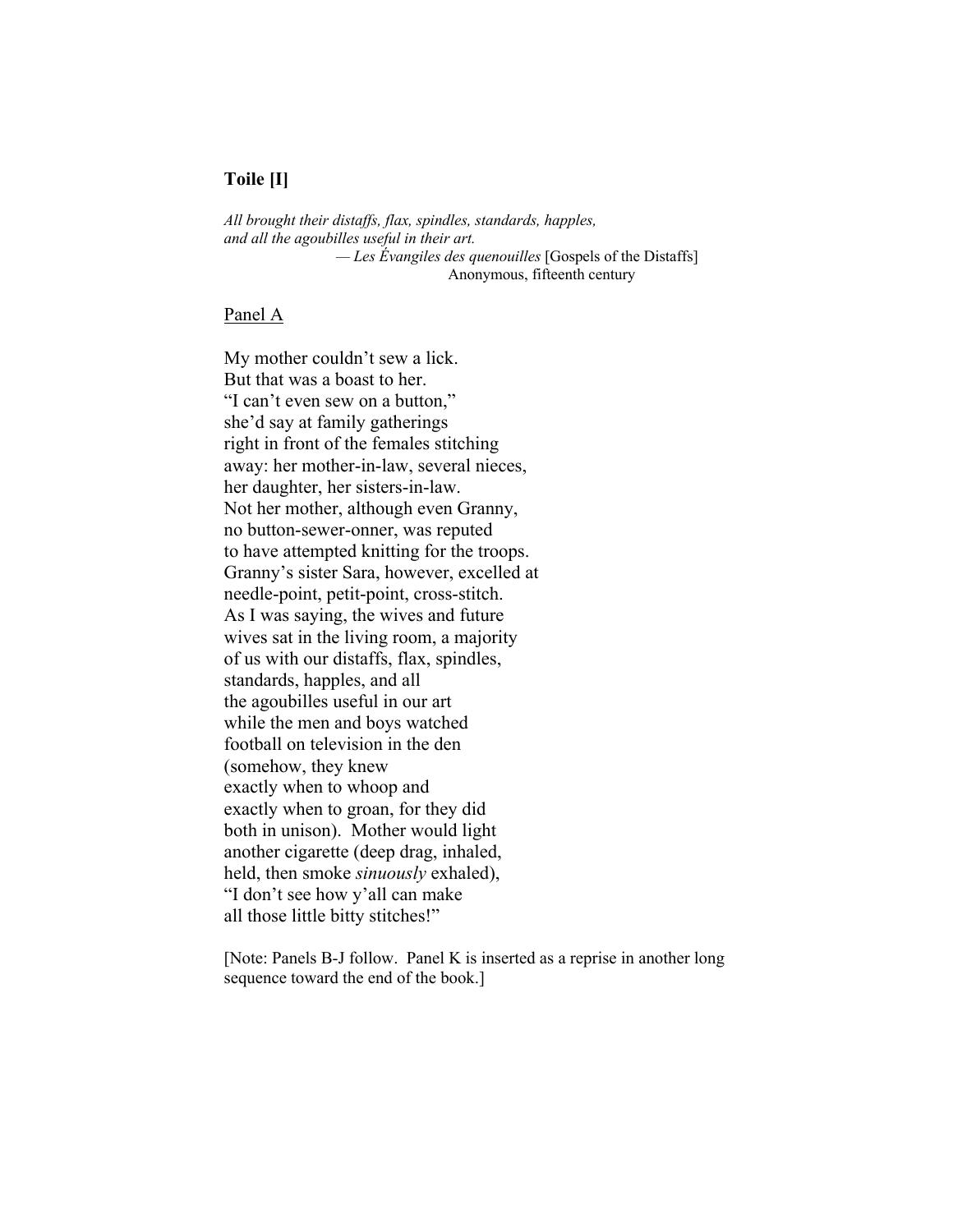## **Toile [II]**

[Note: From context information elsewhere in the book, the reader is given to know that Katharine H. Privett was my mother.]

#### Watching My Daughter Sew

by

## Katharine H. Privett

Her mouth is filled with silver pins. Her hands move slippery through silk. Together, in silence, we listen to the whippoorwill out there behind the moon behind the house. All night she'll sing the heartbreak blues and plait her nest where we will never find it. Her nest is woven of shadow and smoke and her children hide in the leaves of her song. Then we turn on the lamp and talk again. "What are you making?" Cautiously, she takes the pins from her lips. "A dress for the dance." Will you have a good time at the dance? I think but do not say out loud. The whippoorwill is surer in the dark

Her needle goes in and out, in and out of the shimmering cloth. I also don't ask, Why do you sew faster when you're running out of thread? And, watching you, why do I want to cry? The whippoorwill is surer of her name than we are sure of anything.

than we are in the light.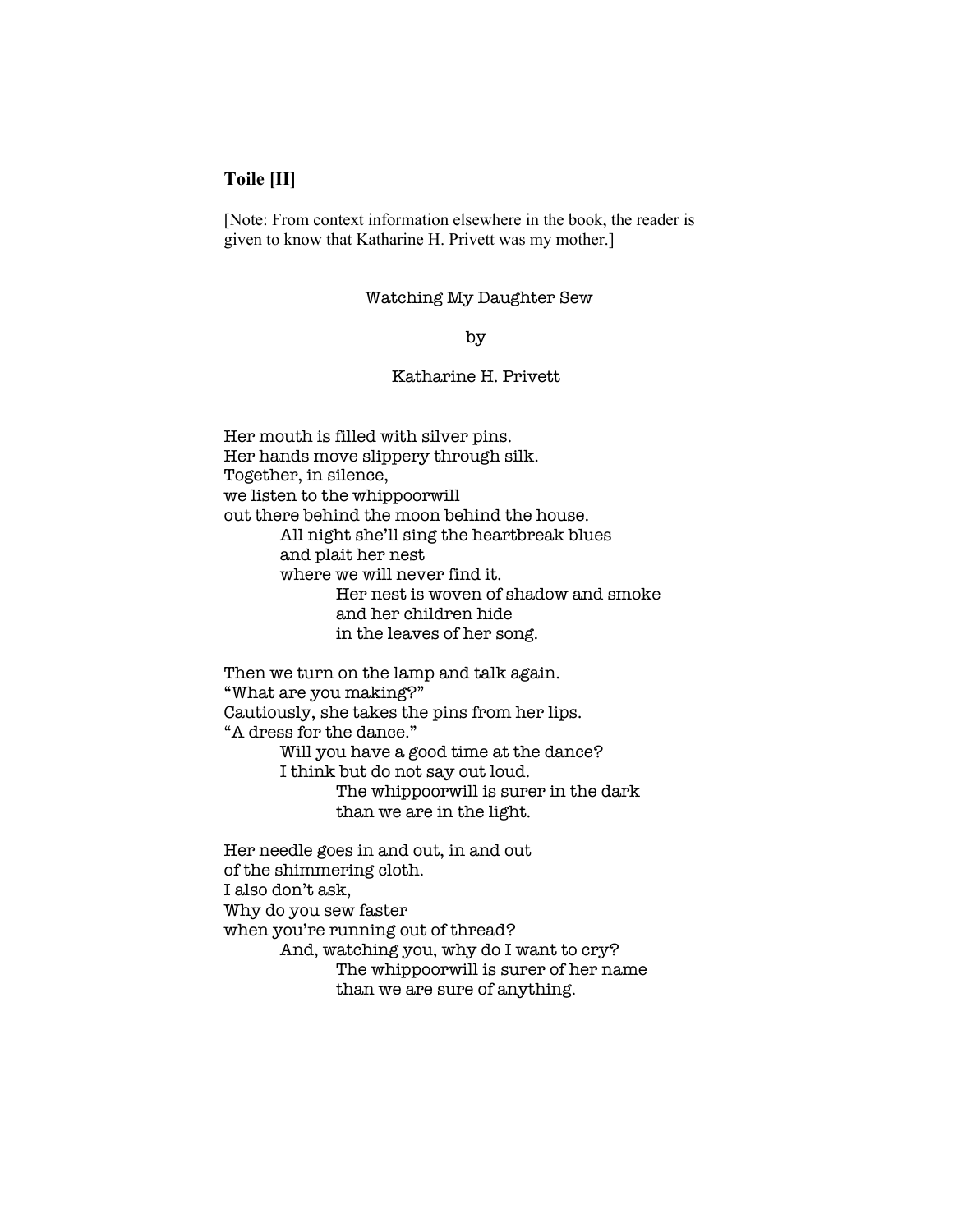### **Argument**

## $A$

I am tired of being accused of lack of seriousness when I feel the need to use wingdings as stitches in my poems. I put it to you:

the following ought to be compliments: Gimmicky, Girly, Fancy, Cheeky, Decorative, Frivolous, Labored, Fontish, Ornate.

I claim: to demonstrate alignment of poetry & needle-art is to say: I am among those historically not taught to read. I subpoena

the Renaissance "Embleme Books" whose each page shows an image (called a "devise" or "device"), a motto, then verses,

generally sententious. Very popular they were, not only in ruling-class homes but in merchant-class homes as well.

Rosemary Freeman's book on them shows an example of one of the images worked in embroidery, illustrating that,

while only the men in the household would likely have been able to read the motto and verse, the women used the volumes too.

Her thought: *You know what? That'd make a nice throw pillow.* Her quest for permission: *Oi, John! are you done with this book?*

When writing mimics needlework, you see *before* you read, pattern perceptible as: Beautiful, Meaningful, Expressive, Heart-

Breaking. I assert, after Philomel: cut out my tongue and then I will weave my information. . . but. . . Stop There — otherwise,

I get turned into a nightingale forced, suffering (my shame) to "sing" for the gratification of Shelley, Keats, et al. Maybe

I'd be, like her, adulated, but it seems to me such adulation means victory for the spear/sword side opposed to the distaff/spindle side.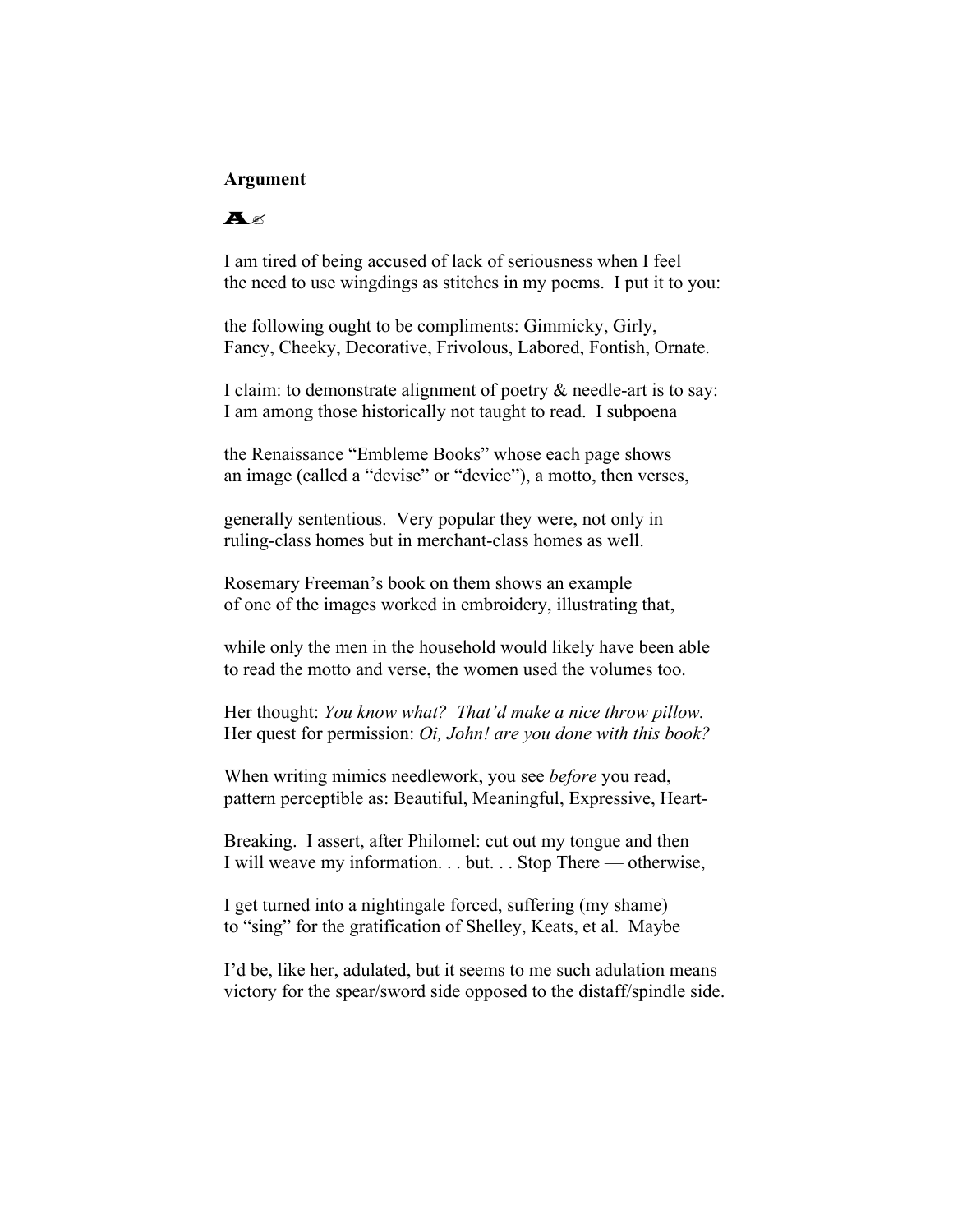For example, in "Ode to a Nightingale," Keats addresses her

 *That I might drink and leave the world unseen, And with thee fade away into the forest dim; Fade far away, dissolve, and quite forget What thou amongst the leaves hast never known, The weariness, the fever, and the fret Here.* ...

Excuse me? You don't think rape by brother-in-law, mutilation,

being held in captivity involved weariness, fever, fret, here? Not that Keats isn't a splendid writer. He is. I get the muse thing.

The poet wants her for inspiration, then he'll take it from there. She is to speak a lost language, the tongue known as Nightingale,

while he is to speak the King's. It makes me feel co-opted, pre-empted. She's my reason for putting wingdings in my poems.

Her only recourse was to send to her sister a *textile* version of an SOS. Was it woven? Was it embroidered? We don't

have that detail straight. Some versions say she used red thread; others say it was purple. This silent *text* of hers made her a *poet*,

an exemplar of performative language, every bit as much as her later incarnation as a nightingale when, suffering from amnesia

like anyone with post-traumatic-stress syndrome, she had to lean her breast into a thorn on her tree before the song would come out.

In other words, pain constitutes the condition precedent for poetry. But I reject "Sublime." I pick my entry into the foundational story.

I pick my tones. I decide on my own bird at least, the linnet (nod to Yeats), stitcher of horizons, life between flax-seed and flax-tow.

Thus, pay attention when I make visual poems. Thereby I find outlets for pleasure and defiance. Look for those things.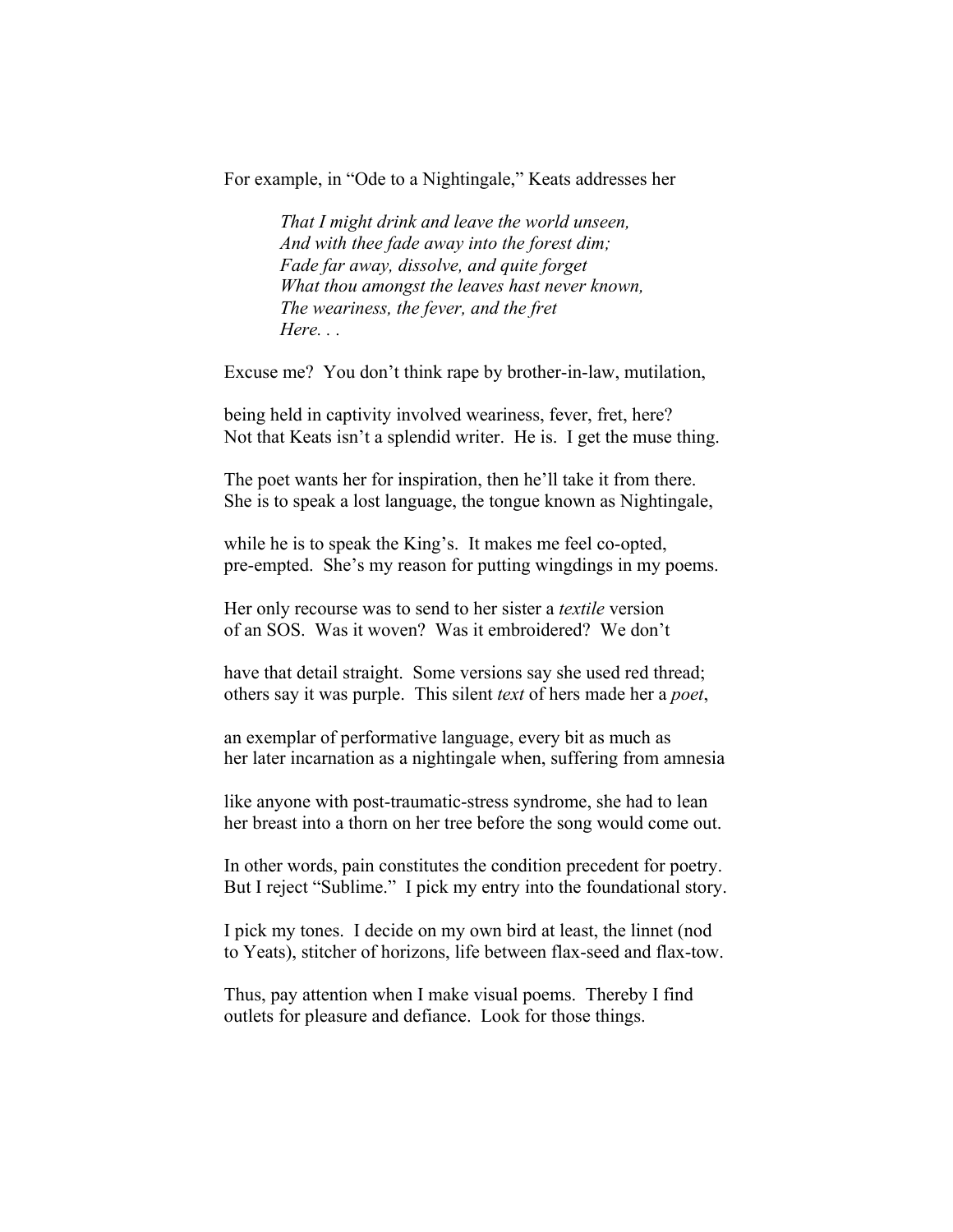Consider this revealing detail from James Joyce's *Ulysses*: 'I have rebel blood in me too,' Mr Deasy said. 'On the spindle side.

But I am descended from sir John Blackwood who voted for the union. We are all Irish, all kings's sons.' 'Alas', Stephen said.

Gertrude Stein loved vests: knitted, or of woven material, sewn, embellished. But it's more, it's a vitality I have to have available,

the liminal and subliminal and liminal-just-rising, when I write, when I stitch. And the sinking, too.Not 'high' not 'low'

not some contest between the quotidian and the ecstatic, rather an eschewal of contest itself. Not high not low but at the meeting

of just-barely-on-the-surface and just-barely-underneath-it, there where the cloth provides the field for the action.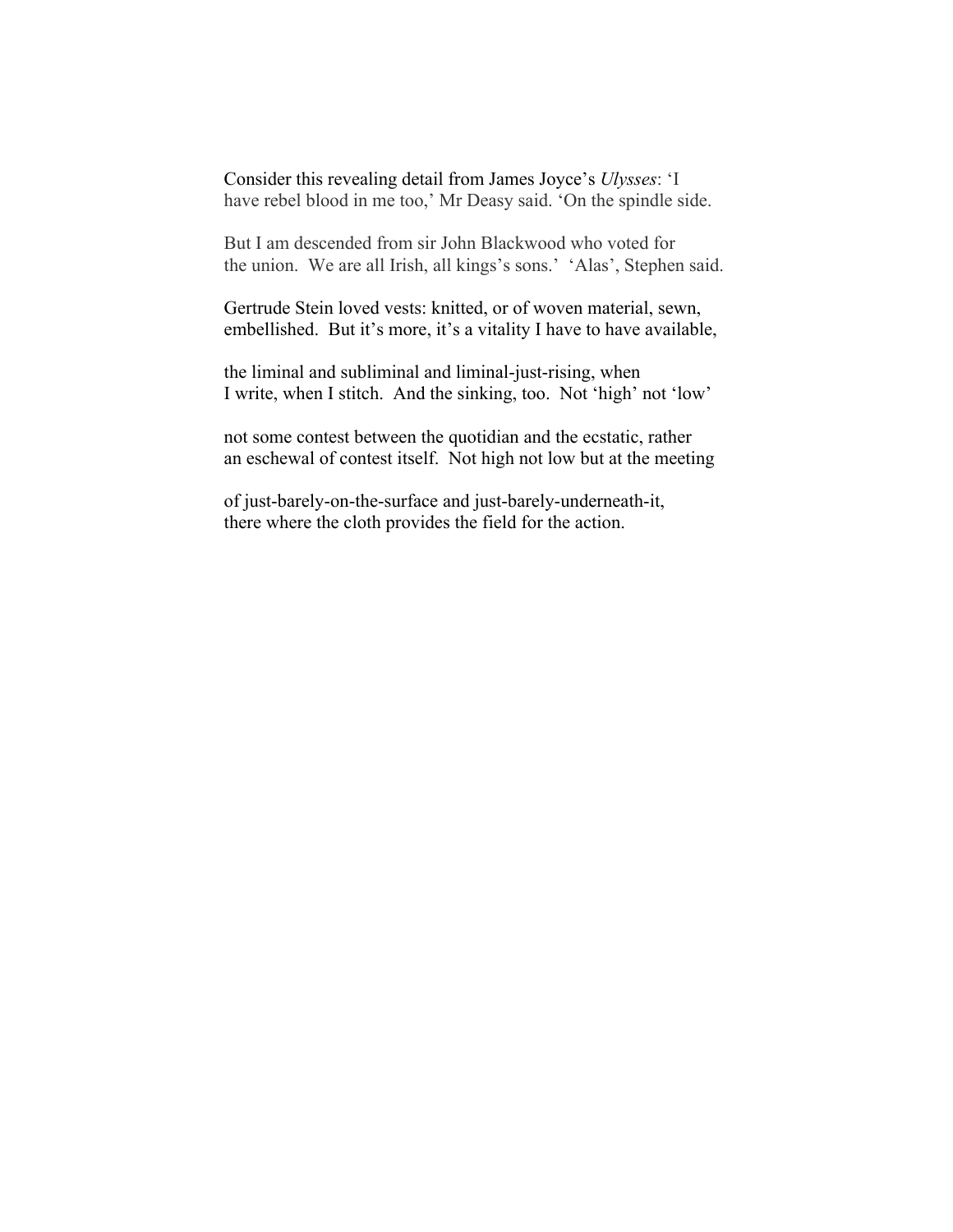#### **Sisters**

Their circumstances were different, Mary's and Sara's, because the men they had married were different kinds of men. By the time the rest home became inevitable for both these widows, Mary had plenty of money and Sara was a pauper. Sara was seven years the elder, but they were built exactly alike; by then they looked the same age; they could be taken for twins, except that Sara was a romantic in that she would not even consider letting anyone cut her almost waist-length fine white hair while Mary, practical and also bolder, had long since kept her grayer and thicker hair a nononsense length. Sara went into the rest home first, and tried to keep her dignity by ignoring the staff and particularly by ignoring her roommate. Happy, happy was her day when, since Mary had to be put there too, they could be moved into the same room. Mary was depressed, though, and scarcely ate. Sara, on the other hand, rather came out of her shell, and even went to Crafts for a while. There, she made from a plastic detergent bottle and a styrofoam ball and a plastic face and a plastic wig, a doll, and made, though her sewing was rusty, a sweet prairie dress for the doll and a bonnet. Besides money, their family situations were different. Mary's children, one of whom was a doctor like his father, and especially Mary's daughter, treated their Aunt Sara as a second mother, and loved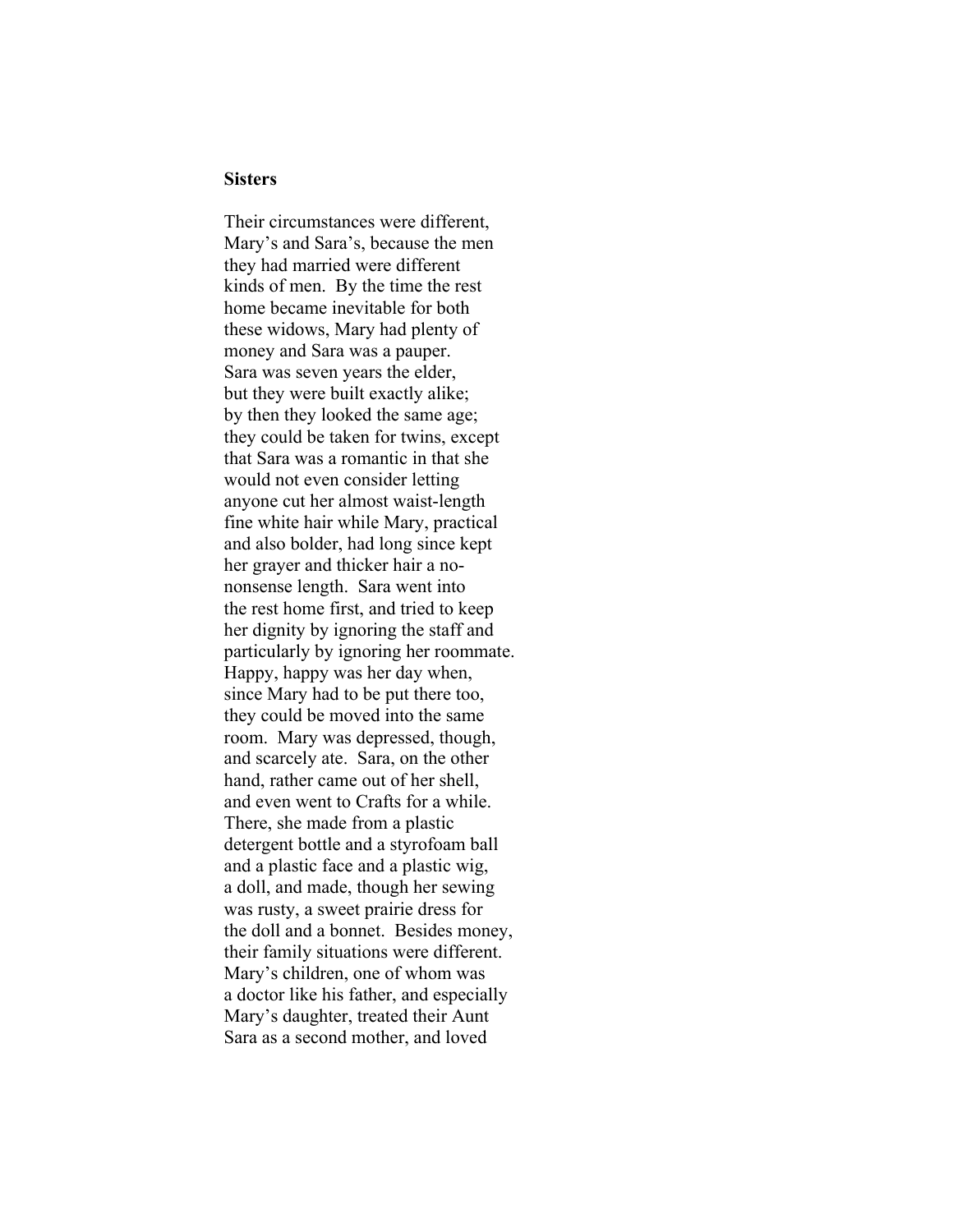and pitied her all the more for having no children of her own. Even so. When Mary's children saw their mother going downhill fast, they came to a decision: she would be taken, for now anyway, to a more expensive, much better rest home in the town where the doctor son lived. Aunt Sara? Well, it was welfare that paid for her care and that was as far as it went. Mary was in bad shape, and for some reason it was not day but night when they transferred her to a gurney and rolled her out of the room, down the hall, through the lobby, to the waiting ambulance. That was, in itself, an expensive way for her to be moved from one town to another. Sara stayed in her bed in their room. Mary's bed was mussed, empty. Mary had a cluster of people around her on the gurney as it rolled, her daughter and granddaughter carrying her belongings, a nurse's aid carrying the plastic ice bucket and strawed cup that she insisted had been paid for and should be taken, the ambulance guy pulling the railed gurney with one hand while holding the I.V. bag up with the other hand, the son signing papers at the desk, the R.N. passing the papers to him. Mary looked up at every face as it came into view in this parade. She nestled on her shoulder the doll, said to the nurse's aid "Isn't she pretty?" Adjusted the calico ruffle on the little dress, adjusted the matching calico bonnet. "Isn't she pretty?" to the ambulance guy. Patted the calico skirt, smoothed the calico over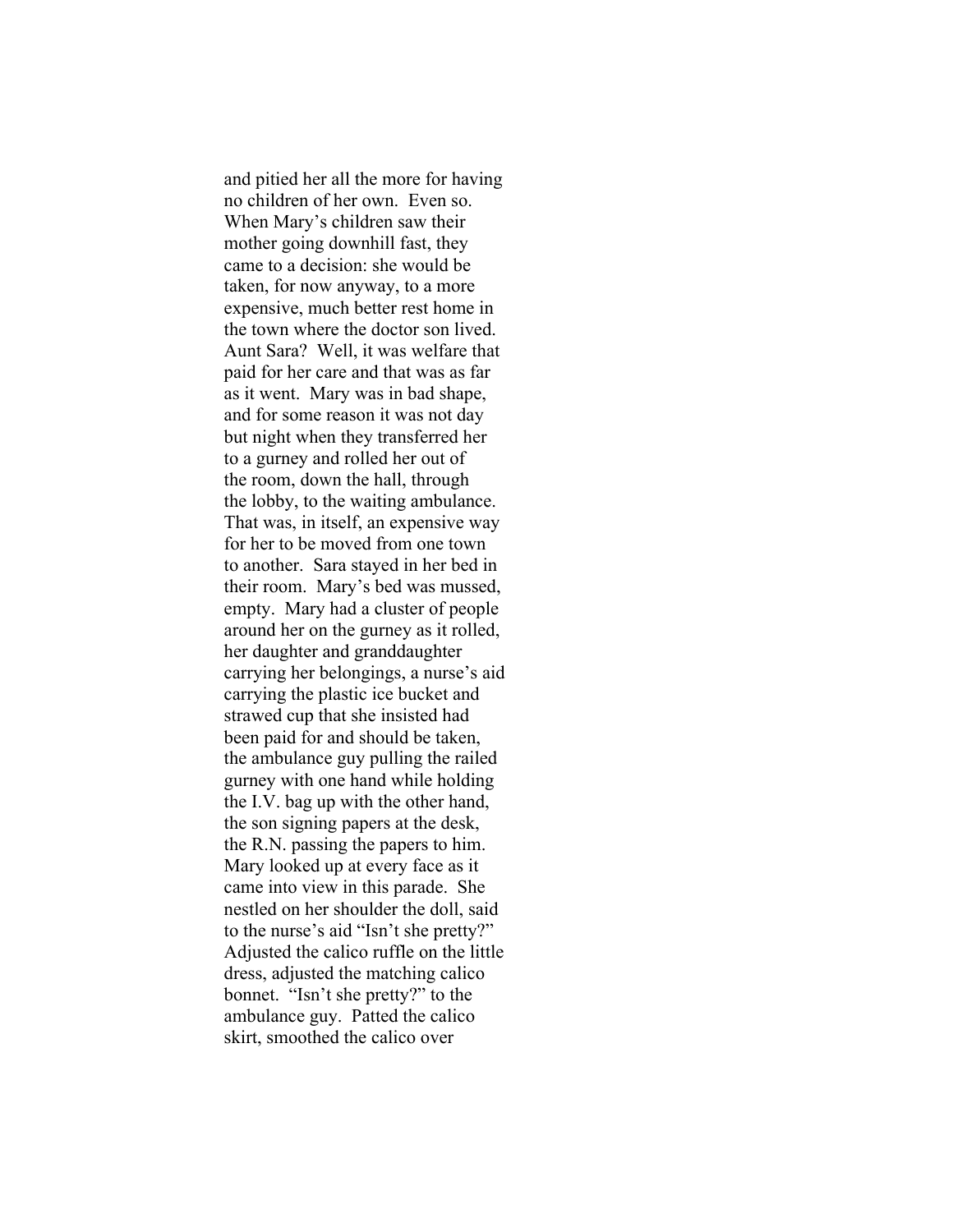the doll's flat chest. To the R.N., "Isn't she pretty?" To the second ambulance guy, "Look at my dolly. Isn't she pretty? My sister made her for me." Every person she spoke to smiled at her and nodded. No one, no one was with Sara.